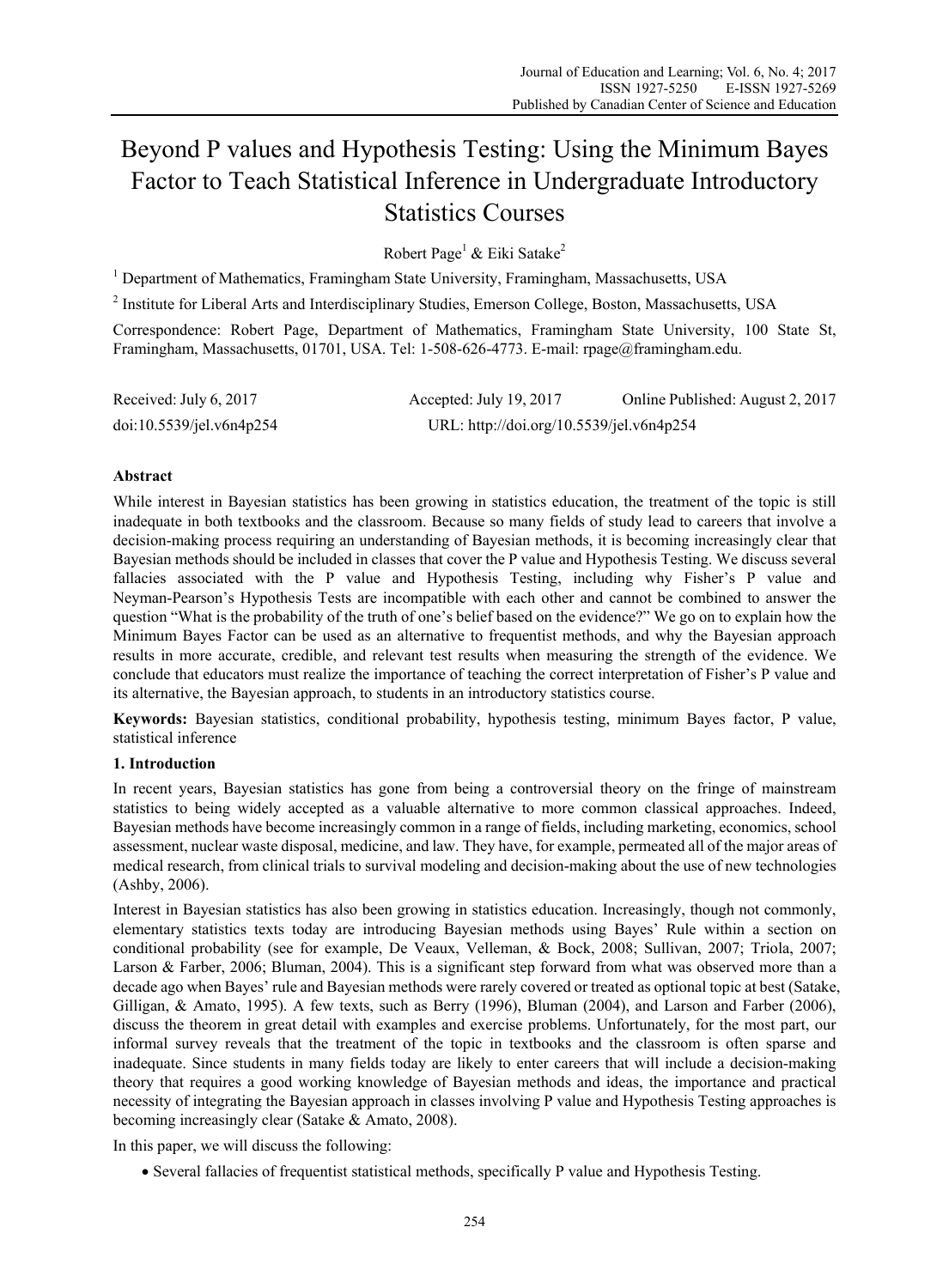The use of the Minimum Bayes' Factor (MBF) for statistical inference as an alternative to the frequentist. **Methods**.

 The reason why the Bayesian approach provides more accurate, credible, and relevant test results than the frequentist statistical methods when we measure the strength of the evidence.

The reason why Bayesian methods should be included in an introductory statistics course.

Typically, in an introductory statistics course, the primary procedure of statistical inference presented is the *combined method* of Fisher's P value approach and Neyman-Pearson's Hypothesis Test approach. In fact, the method is the most widely used, even beyond undergraduate statistics classes. Furthermore, the combined method is considered to be a so-called *best compromised* method by many researchers and practitioners in the various fields, and it has become the standard method in classroom instruction and scientific journal article writings. Unfortunately, the P value and Hypothesis Test approaches are conceptually different and incompatible with each other (Goodman, 1999, 2005). Therefore, it is illogical to combine the two methods and use them as a single coherent approach to statistical inference. In fact, the founders of each method, Fisher, Neyman and Pearson, greatly disagreed with the others' approach to statistical inference and disliked one another personally (Goodman, 1999). Based on an informal survey of widely used textbooks (Sullivan, 2014; Triola, 2014; Brase C. H. & Brase C., 2015) almost none cover the history of the debate. Indeed, most treat these two incompatible approaches as a single, coherent method.

The main objective of a statistical inference is to best estimate the characteristics of the parameter of a target population, based on what was actually observed in a sample drawn from the population. In other words, a statistical inference seeks to make an inference about a general outcome (population) from a specific outcome (sample). This process is called *inductive reasoning*. Therefore, what one eventually must answer is, "how credible is one's hypothesis, based on what was actually observed?" Contrast this with the question, "how credible is one's sample data, based on the assumption that the null hypothesis is true?" Answering the latter question is known as *deductive reasoning*. Using P values, Hypothesis Tests, or the two combined to answer the main question of statistical inference is in many cases irrelevant and meaningless, because one is using deductive reasoning to answer an inductive-natured question. In other words, one is not interested in measuring the credibility of the data, but rather in measuring the truth of the hypotheses based on the data. The deductive quantitative tools such as P values and Hypothesis Tests do not serve well in answering inductive-natured statistical inference questions. One needs an inductive tool to answer questions directly related to statistical inference. That is one of the main reasons why students and even instructors in a statistics course often misinterpret the results of their statistical analyses (Gigerenzer et al., 2004).

Regardless of the type, statistical methods were originally intended to measure the strength of *evidence* for drawing an accurate and reliable conclusion about the population parameters of interest, based on a sample. Unfortunately, in most cases the term "evidence" is not correctly interpreted by students or even correctly defined by instructors. A statistical definition of evidence, according to Goodman and Royall (1998), is given as "a property of data that makes us alter our beliefs about how the world around us is working". In short, what one means by "measuring the strength of evidence" must lead to a determination of the truth of one's belief (or hypothesis) in the end, based on what is actually observed. It is a simple fact that neither of the frequentist methods, even when combined, can accomplish this task. In the next two sections of this paper we will discuss three frequentists approaches to statistical inference, followed by an introduction to an alternative inductive-natured statistical method called *Bayesian methods*.

#### **2. Fisher's P Value**

# *Every experiment may be said to exist only in order to give the facts a chance of disproving the null hypothesis.*

#### **–R. A. Fisher (1937)**

This approach consists of two components, namely (1) a null hypothesis  $(H_0)$ , and (2) a test statistic (derived from an observed value under the null hypothesis distribution). Graphically, in a right-sided test, the P value is the area under the null hypothesis distribution (H<sub>0</sub> distribution) curve from the test statistic (denoted by  $x$ ) and beyond (See Figure 1). For a left-sided or two-sided test, the concept is similar.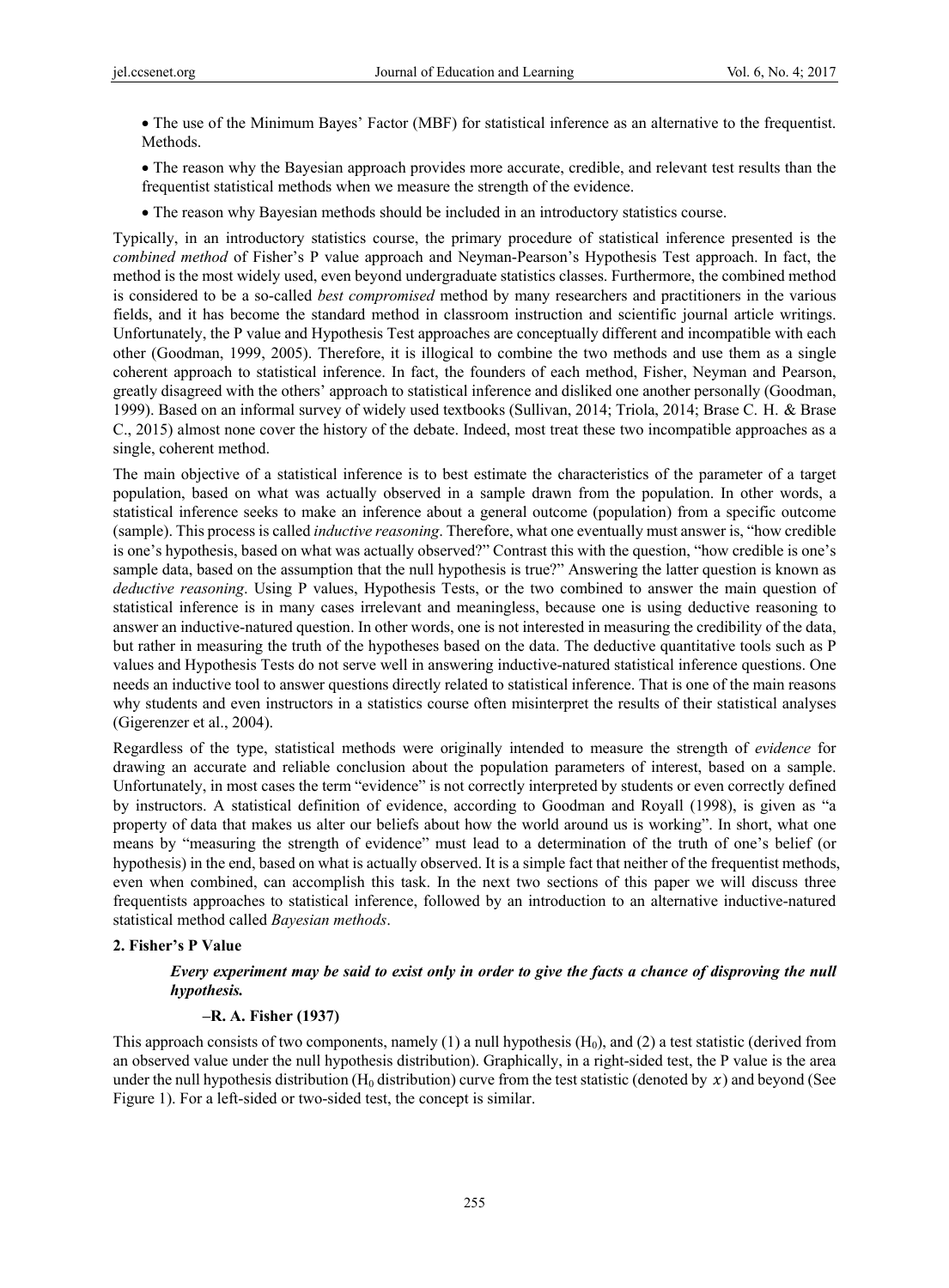

Figure 1. The bell-shaped curve represents the probability of every possible outcome under the null hypothesis. Both  $\alpha$  (the type 1 error rate) and the *P value* are "tail areas" under this curve. The tail area for  $\alpha$  is set before the experiment, and a result can fall anywhere within it. The *P value* tail area is known only after a result is observed, and, by definition, the result will always lie on the border of that area

As seen in Figure 1, the correct interpretation of the P value is the probability of obtaining a test statistic equal to, *or more extreme than*, the observed value under the assumption that the null hypothesis is true. The basic rule for decision-making is that if any sample data has a corresponding P value less than an ordinary benchmark of 0.05 (a typical choice in the behavioral and social science research, as Fisher stated), the result is considered to be *statistically significant*.

Although there are many articles and texts involving P value fallacies in the literature (e.g., Goodman, 1999, 2005; Matthew, 2001; Maxwell & Satake, 2010; Satake & Murray, 2014; Winkler, 2001; etc.), the following two fallacies are the most serious in terms of why the P value is neither suitable for measuring the strength of evidence nor for drawing an accurate conclusion about the population of interest. First, the correct definition of the P value is made difficult for interpretation of the results because it is not part of any formal procedure of statistical inference. Specifically, by including the probability of data that is "more extreme" than actual observed data, the conclusion is made imprecise. Later, we will show just how much the P value can overstate the amount of evidence against  $H_0$ . Second, the P value does not calculate what the investigator wants to know—namely, the credibility of the research hypothesis (Ha, also known as the alternative hypothesis) in light of the observed data. As we mentioned before, the inability to calculate such a probability makes the P value an inappropriate tool when conducting statistical inference. Symbolically, Fisher's P value is calculated as follows:

$$
P value = P [(x \ge \theta) | (H_0 \text{ is true})]
$$
 (1)

where  $x =$  the test statistic for an arbitrary sample and  $\theta$  is the observed value.

Of course, the probability that an investigator ultimately wishes to find is:

$$
P\left[\left(H_0 \text{ is true}\right) \mid \left(x = \theta\right)\right].\tag{2}
$$

The common error made by investigators is to interpret the Fisher's P value as the latter probability, *which it is not*.

## **3. Neyman-Pearson's Hypothesis Tests**

*…no test based upon a theory of probability can by itself provide any valuable evidence of the truth or falsehood of a hypothesis.* 

*But we may look at the purpose of tests from another viewpoint. Without hoping to know whether each separate (conflicting) hypothesis is true or false, we may search for rules to govern our behavior with regard to them, in following which we insure that, in the long run of experience, we shall not often be wrong.*

#### **–J. Neyman and E. Pearson (1933)**

Historically, the two main approaches have been Fisher's P value, as discussed previously, and Neyman-Pearson's hypothesis test. The major conceptual differences between them are listed below.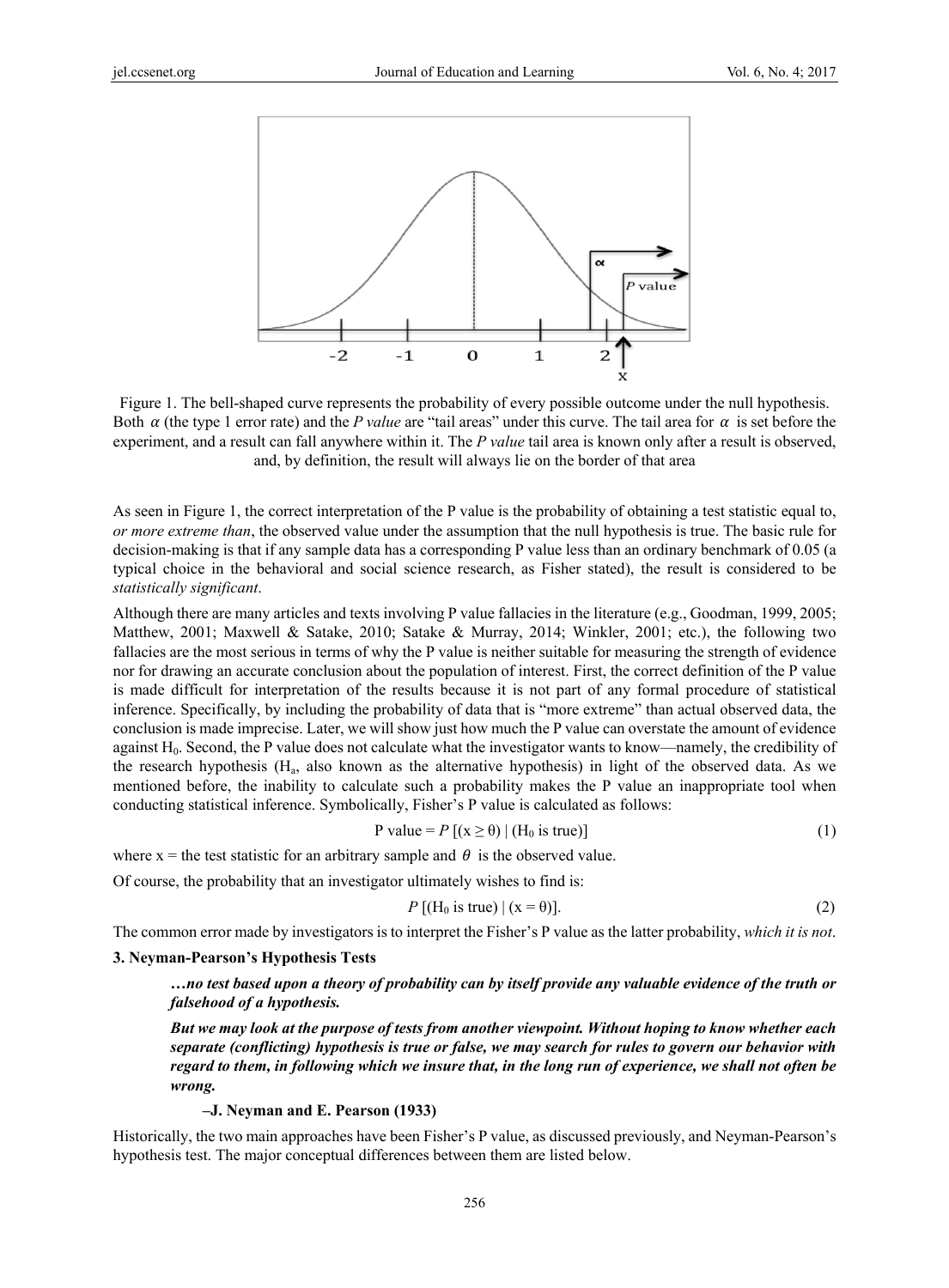Fisher's P value was originally intended for a flexible inferential measure in a single experiment, whereas Neyman-Pearson's Hypothesis Test was a rule of *behavior*, not inference, in the hypothetical long run experiment (Goodman, 1999).

 Fisher's P value indicates a tail area starting from a point calculated by the sample data, whereas Neyman-Pearson's Hypothesis Test uses the pre-trial fixed "error rates", such as Type I  $(\alpha)$  and Type II  $(\beta)$ errors, and the region for rejecting  $H_0$  before the experiment begins.

 Fisher's P value measures the amount of evidence against only a null hypothesis, whereas Neyman-Pearson's Hypothesis Test states two conflicting hypotheses and measures the strength of evidence based on the pre-trial error rates and the critical region. The decision to reject  $H_0$  is contingent upon whether or not the test statistic falls into the critical region.

Philosophically, Neyman and Pearson held a strong position on the use of deductive reasoning (from *general to specific*), whereas Fisher rejected their deductive and mechanistic approaches to statistical inference. Although both the P value and pre-trial Type 1 error rate (α) are *tail area* probabilities under the null hypothesis distribution, a P value is a post-experiment probability calculated from the actual sample data, while α is a fixed pre-experiment error rate selected prior to sample data analysis. Therefore, while it is natural that statistical novices fail to distinguish between the two, they are conceptually different probability values.

Importantly, Neyman-Pearson's Hypothesis Test lacks the ability to accomplish the following tasks:

1) Measure the strength of evidence accurately.

2) Assess truth of a research hypothesis from a single experiment (Goodman, 1999).

In other words, Neyman-Pearson's Hypothesis Test only gives conventions for dichotomous results such as "Reject H<sub>0</sub>" or "Do not reject H<sub>0</sub>" based on preset long-term error rates. One cannot conclude how justified a particular decision is after an experiment, nor how credible a hypothesis is prior to the experiment. More importantly, one cannot assign a probability value to how much the sample data supports a given hypothesis, which is the essential meaning of *measuring the strength of evidence*. One is only able to conclude, after a single experiment, that the final decision was made by a standard procedure that controls error frequencies in the long run (Dienes, 2011).

Fisher's P value and Neyman-Pearson's Hypothesis Test are fundamentally incompatible. However, the two approaches were blended into a single approach, which has mistakenly become a standard approach to teaching statistical inference (Maxwell & Satake, 2010).

# **4. The Combined Method**

In the previous section, we noted that neither Fisher's P value Test nor Neyman-Pearson's Hypothesis Test can accurately measure the strength of evidence to calculate the probability of the truth of one's belief. Specifically, Fisher's P value calculates the rarity of the observed value and "more extreme" values, given that the null hypothesis is true. Neyman-Pearson's Hypothesis Test also prevents one from calculating the probability of the truth of one's belief. Thus one can only obtain the dichotomous decision, namely "Reject  $H_0$ " or "Do not reject  $H_0$ ". without any specific numerical probability indicating how strongly the evidence is for or against H<sub>0</sub>. Therefore, each method needs the other to compensate for its respective limitations. Naturally, researchers were tempted to combine the two methods. Goodman (1999) commented on this issue as follows:

The hypothesis tests approach offered scientists a Faustian bargain—a seemingly automatic way to limit the number of mistaken conclusions in the long run, but only by abandoning the ability to measure evidence and assess truth from a single experiment. It is doubtful that hypothesis tests would have achieved their current degree of acceptance if something had not been added that let scientists mistakenly think they could avoid that trade-off. That something turned out to be Fisher's "P value", much to the dismay of Fisher, Neyman, Pearson, and many experts on statistical inference who followed (p. 999).

The combined method operates as follows. First, and before the experiment, an investigator sets the Type 1 error of his choice ( $\alpha$ , usually 5%) and power ( $\beta$ , usually a value exceeding 80%). Then the investigator calculates a P value from a sample and rejects the null hypothesis if the P value is less than the preset Type 1 error rate, i.e., reject H<sub>0</sub> if  $p < \alpha$ . This combined method procedure appears, completely deductively, to associate a probability with the null hypothesis, like Fisher's P value method, within the context of a method that controls the chance of errors. On this issue, Goodman (1999) states:

The key word here is "probability", because a probability has an absoluteness that overwhelms caveats that it is not a probability of truth or that it should not be used mechanically (p. 1000).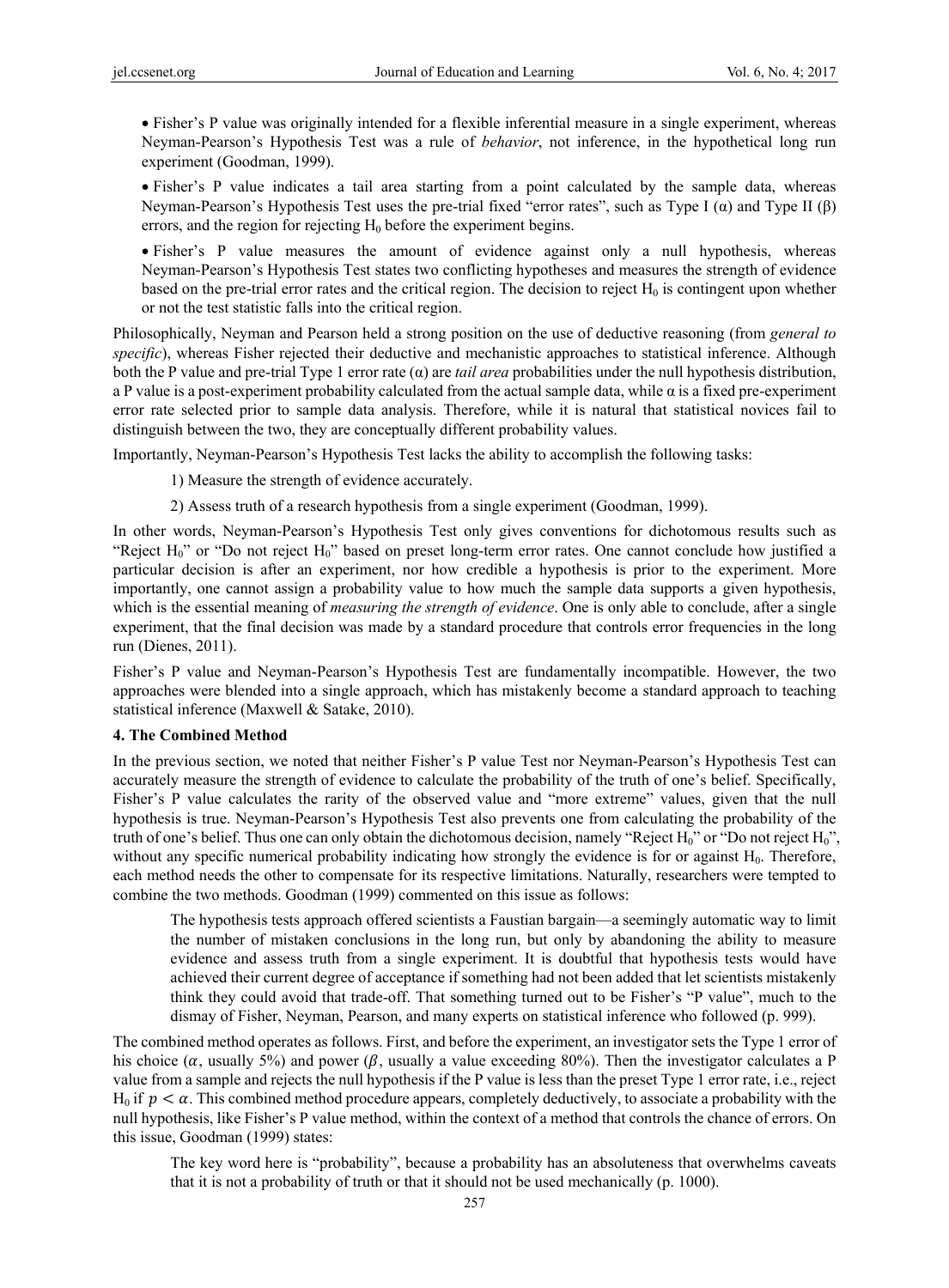As a result, the combined method is currently considered by many scientists, educators, practitioners, and others as a "more scientific and objective" method for measures of the strength of evidence in statistical inference (Satake, 2014). Contrary to what many believe, the combined method still cannot answer the question "What is the probability of the truth of one's belief based on the evidence?" If the main goal of statistical inference is to answer that question, then the combined method is not sufficient. Fortunately, there is an alternative approach, unknown to many statistical novices as well as educators, that *can* answer the question. We refer to such an approach as the Bayesian method.

# **5. Prelude to Bayesian Methods: Several Key Points on Frequentists Methods**

Goodman (2008) pointed out that the correct interpretation of a P value is made difficult, even among skilled researchers, because it is not part of any formal system of statistical inference. Therefore, the P value's inferential meaning is widely, and often wildly, misunderstood. For instance, Oaks (1986) asked 70 academic psychologists to interpret  $p < 0.01$  as a probability, and only 8 out of 70 participants interpreted it correctly. The results of other surveys of professionals in the social and clinical sciences indicate a similar, apparently widespread, misunderstanding of the P value and Hypothesis Test approaches (Mittag & Thompson, 2000; Nelson, Rosenthal, & Rosnow, 1986; Dar, Serlin, & Omer, 1994). Given that many academics and researchers have spent countless hours studying and teaching the P value and Hypothesis Test approaches in statistics courses at all levels, the natural question arises: Why are we not successful in teaching these concepts?

Kline (2004) warrants two factors as the reason. First, the P value and Hypothesis Test approaches lack transparency as inference systems. Pollard and Richardson (1987) noted that it is difficult to explain the logic of these methods and dispel confusion about them. Second, it is a general human weakness in reasoning with conditional probabilities, especially those best viewed from a relative frequency perspective (Anderson, 1998).

Furthermore, many people mistakenly believe that the incorporation of the P value into the Hypothesis Test framework is the right way to measure the strength of statistical evidence. Several misconceptions have been created in statistics education as a result. Before we proceed to the main theme of the paper, we will itemize some important points regarding the confusion about the frequentist methods.

Facts about the P value, Hypothesis Test, and Combined approaches that are most commonly misunderstood are summarized below (Goodman, 1999).

Fisher's P value approach is intended to measure the strength of the evidence using a flexible inferential measure. Neyman-Pearson's Hypothesis Tests are rules of behavior, not inference. Neyman and Pearson held that Fisher's inductive reasoning was an illusion and that the only meaningful parameters of importance in an experiment were constraints on the number of statistical "errors" the researcher would make, which should defined before an experiment ( $\alpha$ ). Fisher rejected mechanistic approaches to inference, believing in a more flexible, inductive approach to science, such as a mathematical likelihood.

The two methods are philosophically and conceptually different. That is to say, it is incorrect to conclude: "Reject H<sub>0</sub> if  $p < \alpha$ " or "Do not reject H<sub>0</sub> if  $p \ge \alpha$ ". Because of Fisher's P value's resemblance to the pretrial error rate  $(\alpha)$ , it was absorbed into the Hypothesis Test framework. This created two illusions: first, that an "error rate" could be measured after an experiment, and second, that this post-trial "error rate" could be regarded as a measure of inductive evidence. However,  $\alpha$  is a pre-specified error rate (before studying a sample) while a P value is the conditional probability of finding a sample with data equal to or more extreme than the actual observed sample data, *given that H<sub>0</sub> is true*. Furthermore,  $\alpha$  is the probability of a set of future outcomes, represented by the "tail area" of the null distribution. Implicit in the concept is that one doesn't know which of those outcomes will occur. The tail area represented by Fisher's P value is quite different; we know the outcome, and by definition it lies exactly on the border of the tail area. The "error rate" concept requires that a result can be anywhere within the tail area, which is not the case with Fisher's P value. An error rate interpretation of the P value implies partial ignorance about the results, but if we had such ignorance, we could not calculate the P value. Another factor that makes the error rate interpretation of P values problematic is that they are always calculated conditionally (given that  $H_0$  is true).

Fisher's P value is calculated based on a single experiment, whereas the  $\alpha$  value is set before an experiment and designed for the long run.

As a practicing scientist, Fisher had an abiding interest in creating an objective, quantitative method to aid the process of inductive inference, i.e., drawing conclusions from observations. He did not believe that the use of Bayes' formula to convert *prior probabilities* (the probability, before an experiment, that H<sub>0</sub> is true) to *posterior probabilities* (the probability, after an experiment, that  $H_0$  is true) was justified in scientific research, where prior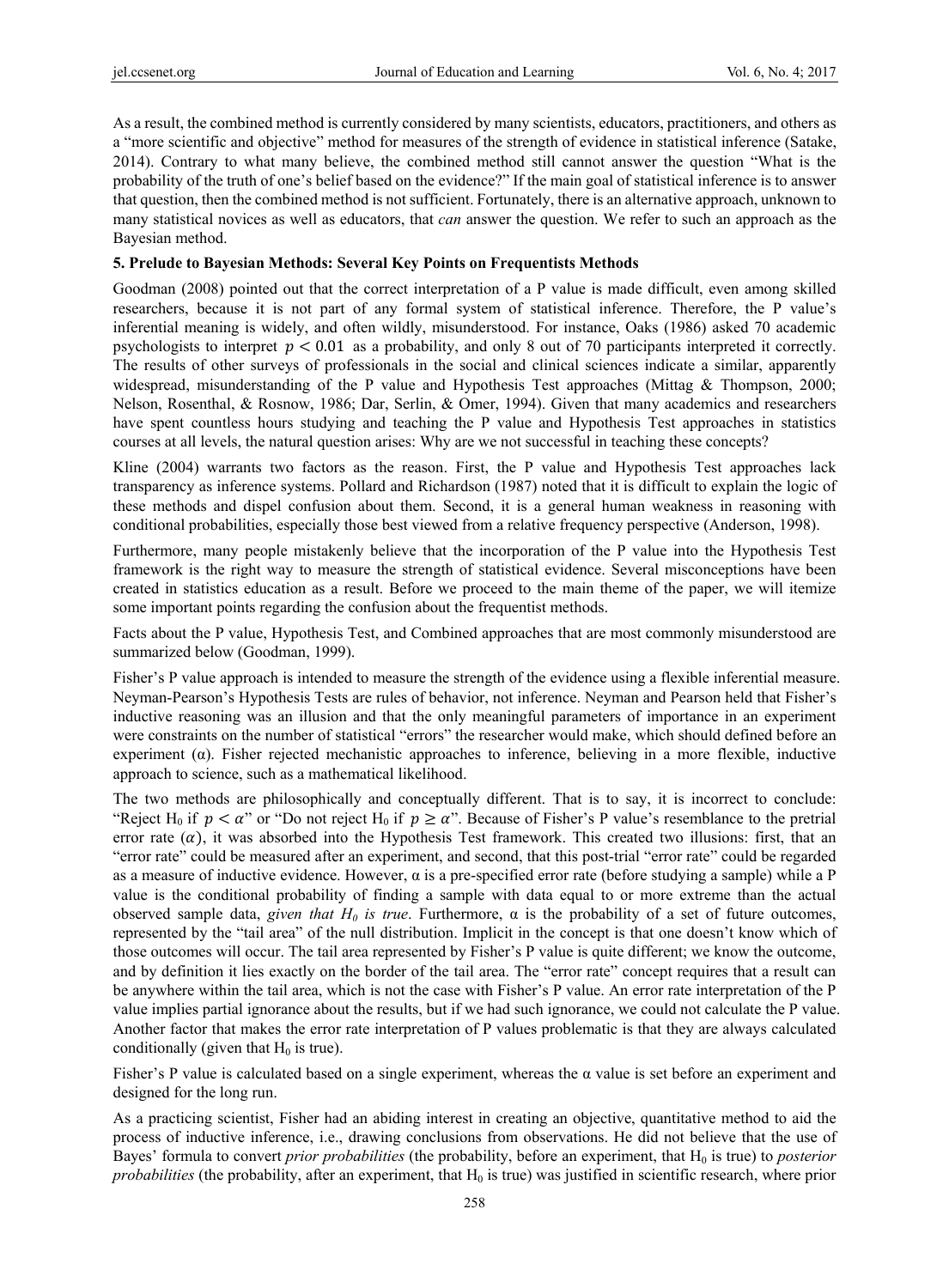probabilities are usually uncertain. He ultimately proposed the inferential methods that did not require prior probabilities of hypotheses. Fisher's P value approach is one of those inferential methods. The statement "One can never accept H<sub>0</sub>, only fail to reject it" was a feature, not of Neyman-Pearson's Hypothesis Tests, but of Fisher's Significance (P value) Tests. It is important to note that Fisher's P value approach had no Ha. On the other hand, there was no measure of evidence in the Neyman-Pearson Hypothesis Tests, though some continue to interpret it as if there were.

Neyman and Pearson held that the best one can do with deductive probability theory is to use a rule for statistically dictated behavior, which they claimed would serve well in the long run. They also stated that there does not exist reasoning called "Inductive". If it were to be used properly, they believed the term should be called "Inductive behavior".

There is no definitive measure tool to calculate the strength of the evidence in the Hypothesis Tests, although many people used Fisher's P value as such a tool. The results are limited to either "Reject  $H_0$  under a given Type 1error" or "Fail to reject  $H_0$  under the given Type 1 error".

Even Fisher thought that null hypothesis testing was the most primitive type in a hierarchy of statistical analyses and should be used only for problems about which we have very little knowledge or none at all (Gigerenzer et al., 1989). Interestingly, Fisher also thought that using a 5% level of significance indicated a lack of statistical thinking; he believed that the level of significance should depend on the context of the investigation.

# **6. Bayesian Perspectives: How to Measure the Strength of the Evidence**

Many of the fallacies about the P value and Hypothesis Test approaches are the result of researchers, teachers, and students wishing to determine posterior probabilities without using Bayesian techniques. Unfortunately, frequentist statistical methods only calculate the probability of occurrence of values equal to or more extreme than the observed data value under the assumption of  $H_0$  being true. Additionally, even if the P value were correctly used, frequentists still neglect to include the "more extreme" values when they draw a conclusion. What is desired is to calculate the probability of truth for a hypothesis based on data that were actually observed in a sample, while excluding the "more extreme" hypothetical outcomes that may be observed in the long run. Such a probability can only be obtained using Bayesian methods.

In Bayesian methods, there are three main components namely *prior odds of the null hypothesis* (a subjective component stated by an investigator before seeing data), *Bayes' factor* (an index that measures the strength of actual evidence), and *posterior odds of the null hypothesis* (a more objective component derived through a combination of prior odds and the Bayes' factor). The posterior odds reflect the probability of truth of the null hypothesis (Maxwell & Satake, 2010). A simplified process of the three components is illustrated below (See Figure 2).



Figure 2. Bayes Theorem, in words

Bayesian methods provide a proper way to measure and to combine evidence. They are symbolically written as follows:

$$
\frac{P(H_0|\text{Data})}{P(H_a|\text{Data})} = \frac{P(H_0)}{P(H_a)} \bullet \frac{P(\text{Data}|H_0)}{P(\text{Data}|H_a)}
$$
(3)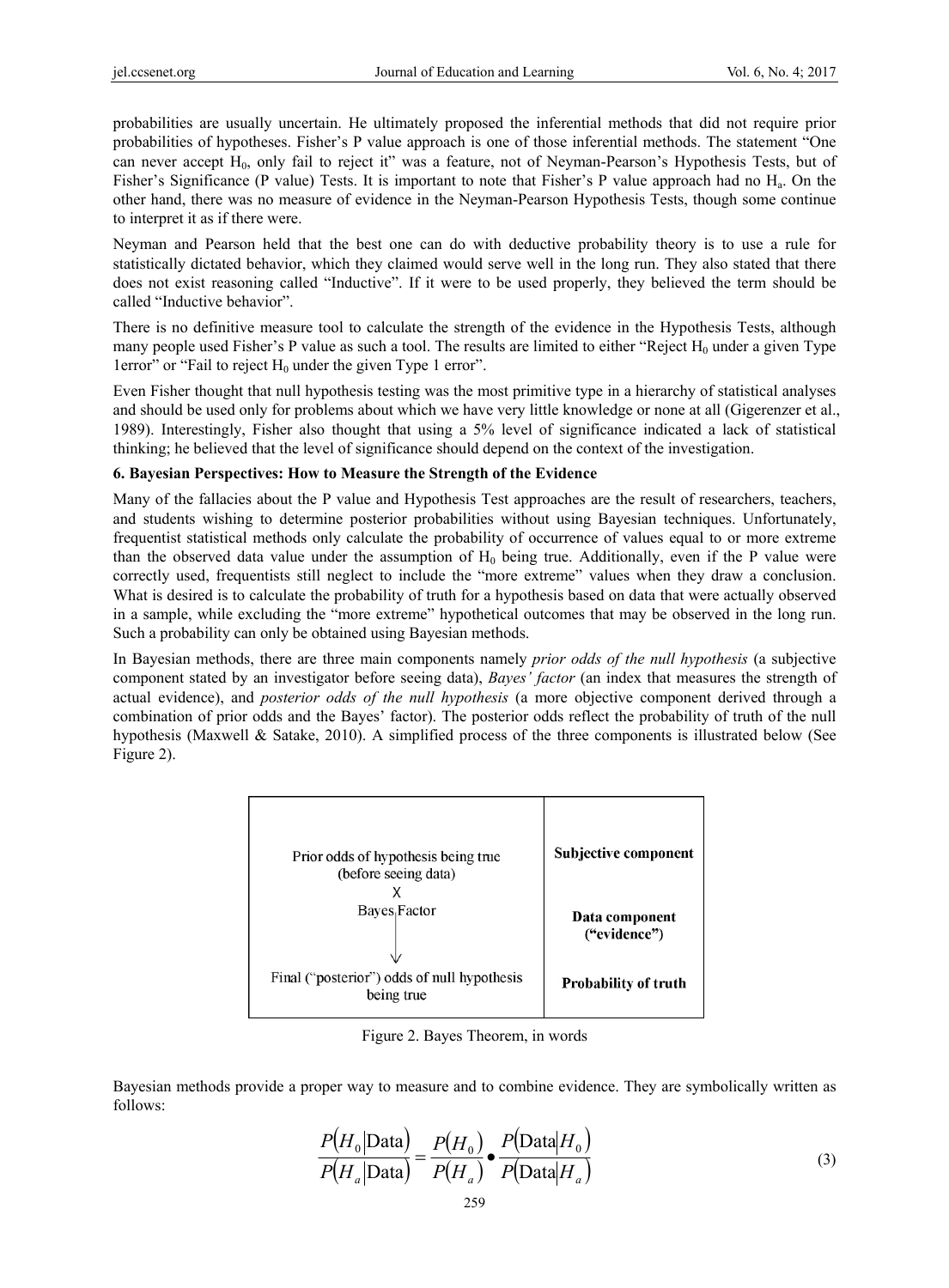In words, the left-hand side of the equation above represents the posterior odds ratio, and the right-hand side is the product of the prior odds ratio and Bayes' factor (aka the likelihood ratio). Because Bayes' factor is a factor of the posterior odds ratio, from the Bayesian standpoint, the better the hypothesis predicts the data, the stronger the evidential support for that hypothesis.

There are two main differences between Fisher's P value and Bayes' factor. First, the calculation of Fisher's P value involves both observed data and "more extreme" hypothetical outcomes, whereas one calculates Bayes' factor using only observed data. Second, Fisher's P value is calculated in relation to only the null hypothesis, whereas Bayes' factor is calculated in relation to both the null and alternative hypotheses. In other words, Bayes' factor is a comparison of how well two competing hypotheses  $(H_0$  and  $H_a)$  predict the data. The hypothesis that predicts the actual observed data better is the one that is said to have more evidence supporting it (Goodman, 1999).

Furthermore, Bayes' factor can be interpreted as the mathematical ratio of the credibility of evidence under two conflicting conditions (the null hypothesis versus the alternative hypothesis). For instance, if the Bayes' factor is 1/3, the result can be interpreted in three ways:

- 1) Objective probability: the actual observed result is three times as probable under  $H_a$  as it is under  $H_0$ .
- 2) Inductive inference: the evidence supports  $H_a$  three times as strongly as it does  $H_0$ .
- 3) Subjective probability: assuming that we start with P (H<sub>0</sub>) = P (H<sub>a</sub>), the odds of H<sub>0</sub> to H<sub>a</sub> after we observed data are one-third what they were before seeing the data.

Therefore, Bayes' factor modifies one's initial belief about an event of interest. After observing how much Bayes' factors of certain sizes change various initial beliefs, one is able to determine the strength of the evidence. In other words, one can precisely distinguish between "strong evidence" and "weak evidence" using Bayes' factor.

#### **7. Minimum Bayes' Factor**

Goodman (1999) noted that statistical investigations get more difficult when the alternative hypothesis is stated as it is usually posed. For example, consider the alternative hypothesis "the true difference is not zero". This type of alternative hypothesis is referred to as a *composite hypothesis*, because it is composed of multiple simple hypotheses ("The true difference is 1%, 2%, 3%, …"). Katki (2008) noted that the superiority of Bayes' factor over Fisher's P value for measuring the strength of evidence is a consequence of considering alternative values of the composite hypothesis mentioned above. At the same time, he also stated that the difficulty of using Bayes' factor is related to the selection of a specific alternative value to be compared with the null value. Bayes' factor is sensitive to the choice of alternative values, and it may lead to unreasonable test results if they are not properly chosen. Therefore, an investigator must choose the alternative value that best represents all possible distinct alternative values. One way to measure the evidence for a composite hypothesis requires averaging all possible distinct alternative values (infinitely many alternative values exist, for instance, when we say "the mean is different from zero"). Choosing just that hypothesis among all components of the composite hypothesis is like looking across all patient subgroups in clinical decision-making situation. This process can be extremely complex, impractical, and time consuming.

Fortunately, there are simpler ways to select an alternative value. One can select the alternative value with the largest effect against the null hypothesis, and cite this value as the summary of evidence across all subgroups of all possible distinct values contained in a composite alternative hypothesis. This particular technique was suggested by Goodman (1999) and Katki (2008), and is called the *Minimum Bayes' Factor* (MBF). The MBF reflects the largest amount of evidence against the null hypothesis.

Therefore, whatever effect is being investigated, the best-supported alternative hypothesis is always that the unknown true effect is equal to the actual observed effect. Symbolically it is written as  $X = \mu$  where X is the observed value and  $\mu$  is the hypothesized mean value in  $H_a$ . Thus, the MBF uses the best-supported alternative hypothesis that has the largest amount of evidence against  $H_0$ . It is the worst-case scenario for  $H_0$  among all possible distinct Bayes' factors, because no alternative value has a larger amount of evidence against  $H_0$  than the MBF does. Hence, when we compare the P value with a Bayes' factor to measure the strength of the evidence against  $H_0$ , we must calculate the Bayes' factor for the hypothesis that corresponds to the actual observed difference. This is an excellent benchmark against Fisher's P value when comparing frequentists' and Bayesian methods.

Furthermore, Goodman (1999) addressed the objectivity of the MBF as follows: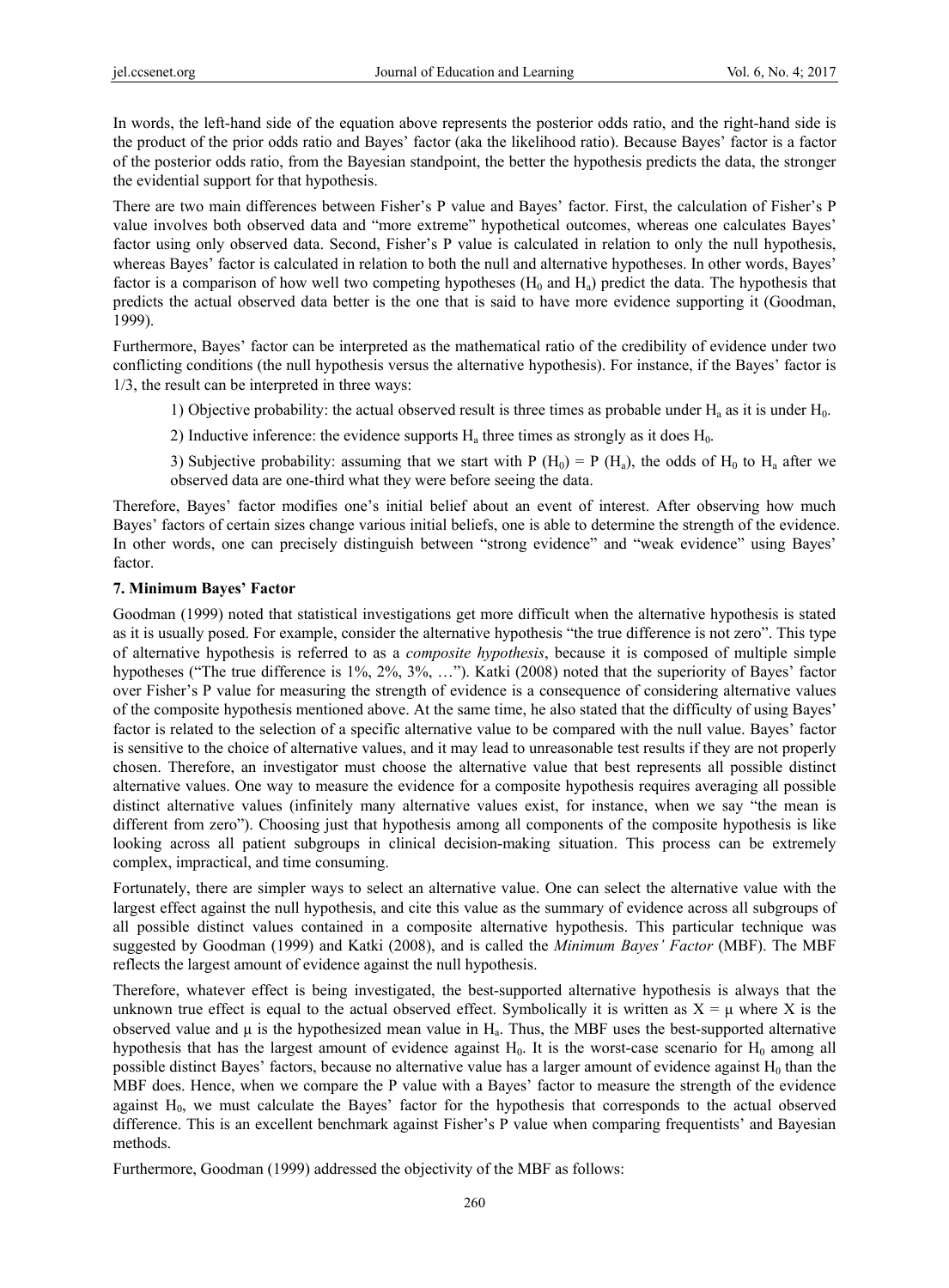The minimum Bayes' factor is a unique function of the data that is at least as objective as the P value. In fact, it is more objective because it is unaffected by the hypothetical long-run results that can make the P value uncertain (p. 1010).

The process for translating between Fisher's P value and the MBF is summarized below:

**Step 1**: Since the P value is always calculated based on the observed value, one must formulate MBF in exactly the same way. Symbolically, it is composed of two probabilities written as:

$$
P(\text{Evidence}|H_0) \text{ and } P(\text{Evidence}|H_a).
$$
 (4)

**Step 2:** Given the fact that a lesser P value means less support for  $H_0$ , one must again formulate the MBF in the same manner. This means, when calculate the MBF, one must place  $P(\text{Evidence}|H_0)$  in the numerator, while  $P(\text{Evidence}|H_A)$  is placed in the denominator. Therefore,

$$
MBF = \frac{P(\text{Evidence}|H_0)}{P(\text{Evidence}|H_a)}.
$$
\n(5)

**Step 3**: Convert the MBF into a Gaussian approximation form (aka, Standard Normal Distribution form) for calculation purposes. The formula is

$$
MBF = \frac{P(\text{Evidence}|H_0)}{P(\text{Evidence}|H_a)} = e^{-\frac{z^2}{2}}.
$$
\n
$$
(6)
$$

Where *z* represents the corresponding *z*-value from the null effect. For example, if *P*=0.05 (two-sided test) is given, z is obtained as  $\pm 1.96$ . Hence,

$$
MBF = e^{\frac{(\pm 1.96)^2}{2}} = 0.15 \text{ or } \frac{1}{6.8}.
$$
 (7)

As a result, the observed value supports  $H_a$  6.8 times as strongly as it does  $H_0$  (Maxwell & Satake, 2010).

| Strength of Evidence  | Bayes Factor | Decrease in Probability of the Null Hypothesis |                 |
|-----------------------|--------------|------------------------------------------------|-----------------|
|                       |              | From                                           | To No Less Than |
| Weak                  | 1/5          | 0.9                                            | $0.64*$         |
|                       |              | 0.5                                            | 0.17            |
|                       |              | 0.25                                           | 0.06            |
| Moderate              | 1/10         | 0.9                                            | 0.47            |
|                       |              | 0.5                                            | 0.09            |
|                       |              | 0.25                                           | 0.03            |
| Moderate to Strong    | 1/20         | 0.9                                            | 0.31            |
|                       |              | 0.5                                            | 0.05            |
|                       |              | 0.25                                           | 0.02            |
| Strong to Very Strong | 1/100        | 0.9                                            | 0.08            |
|                       |              | 0.5                                            | 0.01            |
|                       |              | 0.25                                           | 0.003           |

Table 1. Final (Posterior) probability of the null hypothesis after observing various Bayes factors, as a function of the prior probability of the null hypothesis

\*Calculations were performed as follows: A probability (Prob) of 90% is equivalent to an odds of 9, calculated as Prob÷(1-Prob). Posterior odds = Bayes factor • prior odds; thus,  $(1/5)$  •  $9 = 1.8$ . Probability odds÷ $(1+\text{odds})$ ; thus,  $1.8\div 2.8 = 0.64$ .

Calculating the MBF shows that a P value greatly exaggerates the strength of evidence against the null hypothesis—one of the main reasons that the observed effects derived from the various clinical studies often do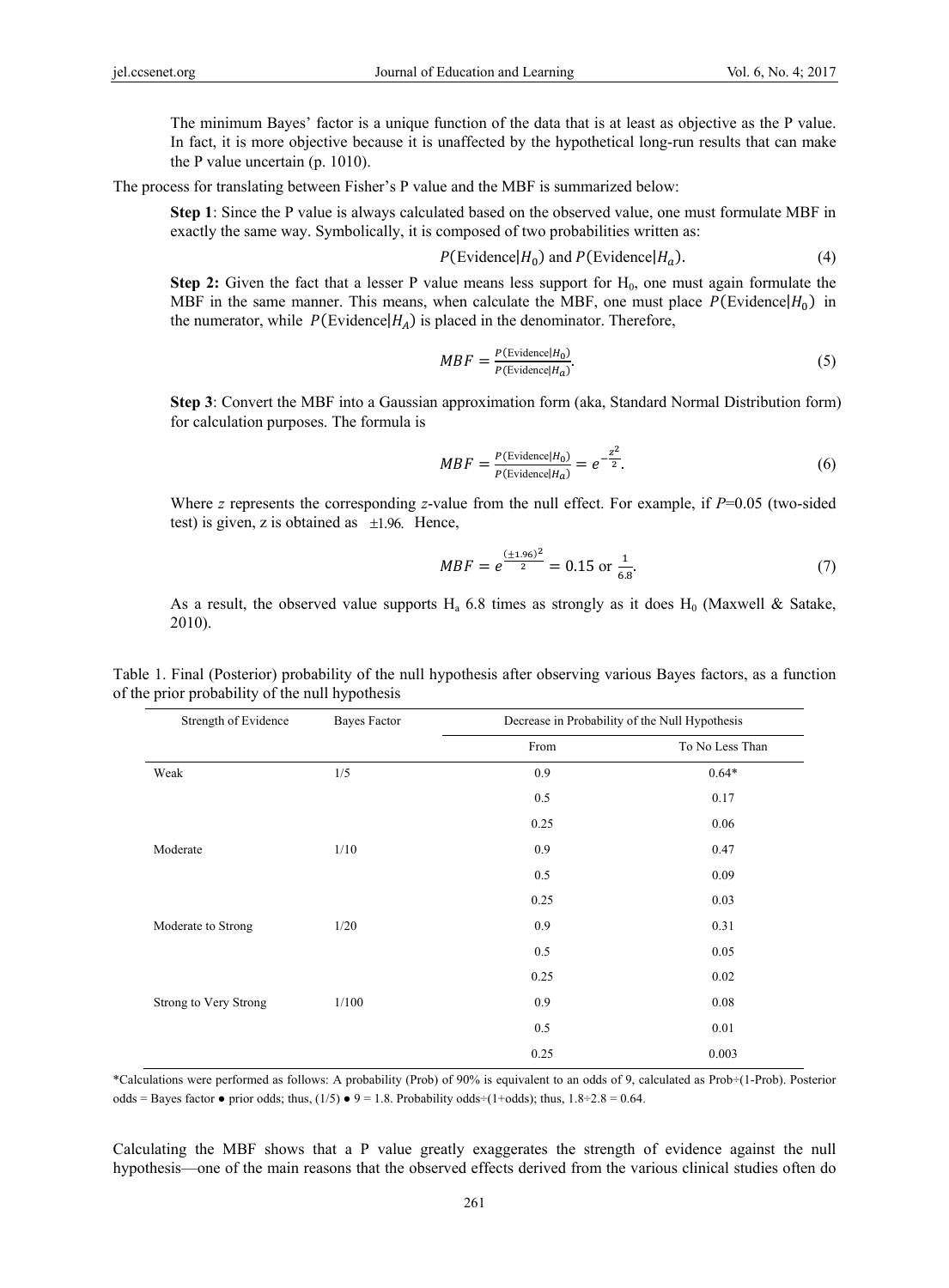not predict true effects well (Goodman, 1999). Since a P value of 0.05 has a maximum evidential strength of the MBF of about 6.8 (shown above), it falls in the category of, at most, moderate strength against the null hypothesis (see Table 1 above). If one starts at a prior probability of even odds on the alternative hypothesis, then after collecting the evidence the probability of the null hypothesis being true drops to 13% and the probability of  $H_a$  rises to 87%. Put another way, an experiment beginning with  $P(H_0) = P(H_a) = 0.5$  still has at least a 13% chance of the alternative hypothesis being wrong after observing a P value of 0.05.

Another advantage of the Bayesian approach over the frequentist methods is that the conclusion is not dichotomous. For instance, under hypothesis tests, "Reject H<sub>0</sub>" leads to "a treatment is effective", and "do not reject H<sub>0</sub>" leads to "a treatment is not effective" in a clinical setting. Similarly, in Fisher's P value approach " $p < 0.05$ " leads to "the treatment is found to be statistically significant" whereas " $p \ge 0.05$ " indicates "the treatment is found to be not statistically significant". In Bayesian methods, unlike Fisher's P value approach, a specific prior probability value is assigned in advance to both  $H_0$  and  $H_a$  to calculate the posterior odds after one examines the evidence. Therefore, an investigator can obtain both "statistical significance" and "practical significance" (the magnitude of the change between prior and posterior probabilities) of an experiment's data. This feature should be appealing to researchers, especially in the medical and clinical sciences, because the method allows them to calculate the effectiveness of a treatment directly from the data. It also fulfills the mission of so-called evidence-based practice (Maxwell & Satake, 2010; Satake, 2014).

### **8. Illustrated Example: Calculations of Fisher's P Value and the MBF**

In this section, we discuss the following issues:

- How are Fisher's P value and the MBF calculated under the  $H_0$  distribution?
- Why does the MBF approach produce a more accurate and reliable result than Fisher's P value approach when measuring the strength of the evidence against  $H_0$ ?

For illustration purposes, we provide a relevant example that would be typically taught in an introductory statistics course.

*Example* (Adapted from the book **General Statistics**, 4th edition, by W. Chase and F. Bown):

*To confirm her belief that abused children will show elevated levels of depression, a psychologist gave a test called the Profile of Mood States (POMS) to a sample of 49 abused children. The results showed a mean depression score of 16.6 and a standard deviation of 5.6. Can she conclude that abused children in general have a mean depression level that is different from the national norm of 15?* 

# *Solution*

Calculating an observed value based on a sample, assuming that a two-sided test is conducted:

**Step 1:** State  $H_0$  and  $H_a$ .

$$
H_0: \mu = 15 \tag{8}
$$

$$
H_a: \mu \neq 15 \tag{9}
$$

**Step 2:** Calculate an observed value.

$$
\hat{\theta} = \frac{16.6 - 15}{5.6} = \frac{1.6}{0.8} = 2\tag{10}
$$

**Step 3:** Calculate Fisher's P value and the MBF.

Fisher's P value = 
$$
0.0228 \times 2 = 0.0456
$$
 (since it is a two-sided test). (11)

Symbolically, the result is

Fisher's P value = 
$$
P(|\hat{\theta}| \ge 2|H_0 \text{ is true}) = 0.0456.
$$
 (12)

$$
MBF = e^{-\frac{(2)^2}{2}} = e^{-2} = 0.1353.
$$
 (13)

Since 0.1353  $=\frac{1}{7.4}$ , the result is that the alternative hypothesis is 7.4 times as likely as the null hypothesis,

based on the observed evidence. Symbolically,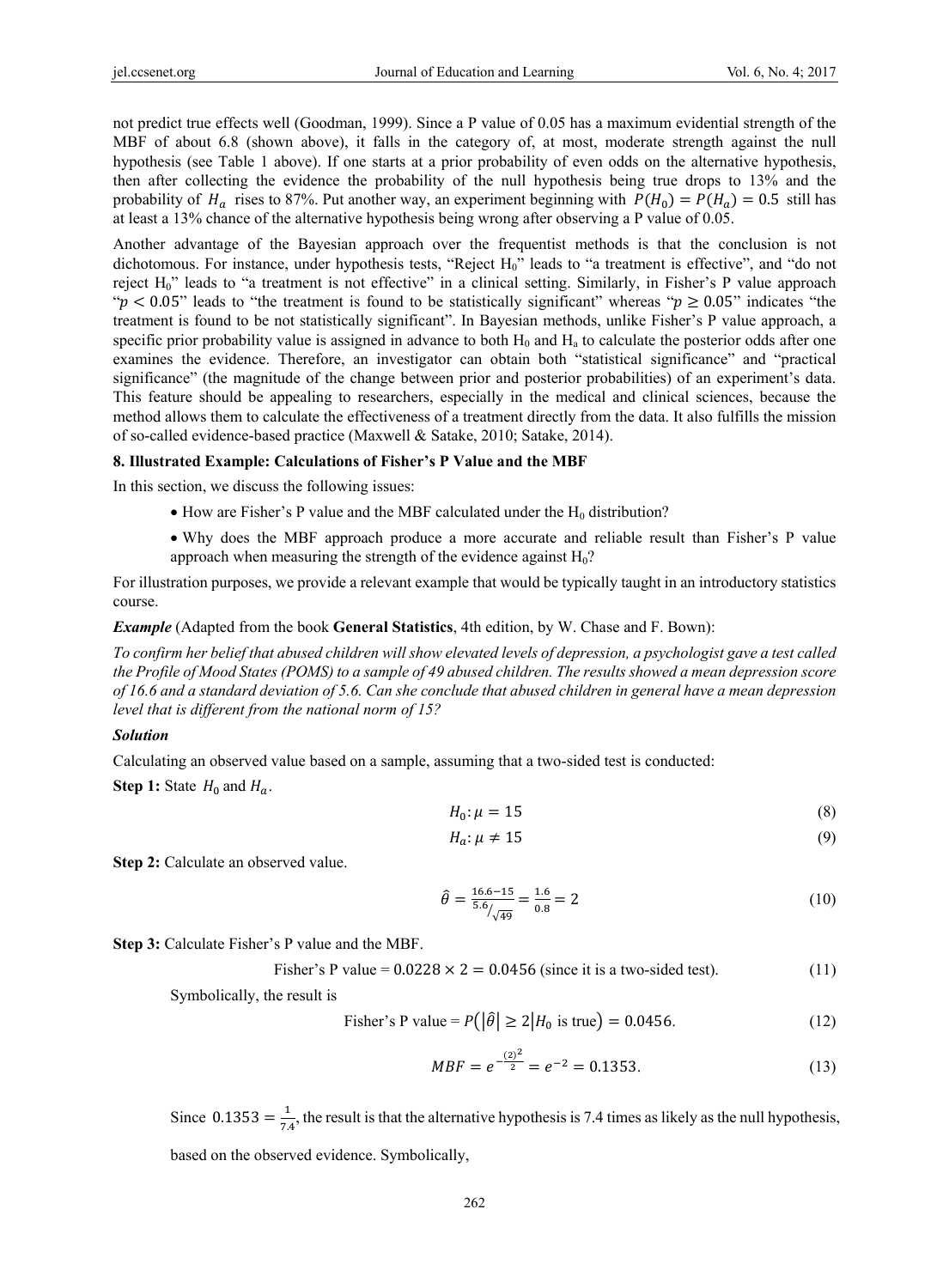$$
MBF = P(\hat{\theta} = 2 | H_0 \text{ is true}) = 0.1353. \tag{14}
$$

After noting that  $\frac{0.1353}{0.0456}$  = 2.97, it can be seen that Fisher's P value states the amount of evidence against H<sub>0</sub> as

2.97 times as much as the MBF does. This means that Fisher's P value exaggerates *statistical significance* almost 3 times as much as the MBF. Therefore, the conclusion derived from Fisher's P value is less accurate as a measure of the strength of evidence against  $H_0$ .

#### **9. Conclusion**

While Fisher's P value approach remains the most widely used type of P value taught in introductory and intermediate statistics courses, the disturbing fact is that Fisher's P value often leads to an inaccurate test result because it overstates the amount of evidence against the null hypothesis. In other words, one is more likely to conclude the result as "statistically significant" than when one uses MBF. As noted earlier, even Fisher did not clearly explain the importance of including the probability of more extreme data than the actual observed data (Goodman, 1999). Therefore, there is no sufficient evidence to argue for or against Fisher's inclusion of the more extreme data. The probability of a "more extreme" event is hypothetical; hence, in the authors' view, it should be excluded if one is to continue to use the P value as the chief measure of the strength of *exact* evidence. The strength of evidence against the null hypothesis must be measured based on only what is actually observed, not including unobserved and hypothetical "more extreme" data that may occur over the long run.

Pedagogically, we firmly believe that the following key points must be emphasized in statistics classrooms. First, before the MBF is introduced, instructors must stress the conceptual meaning and correct interpretation of Fisher's P value, rather than mere knowledge of the procedures for its calculation. Generally speaking, in the field of statistics, there is little value in knowing a set of procedures if students do not understand the underlying concepts. If a student understands the concepts well, then particular procedures will be straightforward and easy to learn. Second, students must have a good working knowledge of basic probability theory, particularly conditional probability, before the topics of P value and Hypothesis Tests are presented. If the topic of probability theory is thoroughly covered as a prerequisite, students are more likely to understand the meaning of Fisher's P value and less likely to misinterpret the results. This is contrary to what many introductory statistics instructors believe: that probability is the least essential topic in their courses, and that statistical analysis can be taught with only a superficial exposure to probability.

Then what can statistics educators do to help students fully understand the conceptual and mathematical differences among Fisher's P value, Neyman-Pearson's Hypothesis Tests, the combined method, and the MBF approach? In general, a theory is better understood when contrasted with another. Therefore, students will develop a better insight and deeper understanding of the fundamentals of statistical inference if they are taught the MBF approach in parallel with one or more of the other three (e.g., Fisher's P Value approach). Although there are several articles pertaining to Fisher's P value fallacies (Goodman, 1999; etc.), not enough efforts to make statistical novices aware of such fallacies are made in statistics classrooms. One reason is that instructors tend to focus on, and invest their lecture time in, explaining the mathematical derivations and mechanical procedures of the Fisher's P value for statistical inference, to the detriment of the correct interpretation of the results. As a consequence, many students at the introductory and intermediate levels are unable to understand, interpret, and apply the results correctly; they still believe that Fisher's P value with the combined method is the ultimate quantitative tool for measuring the truth of the hypothesis given evidence (Satake  $\&$  Murray, 2014). To remedy this misconception, we, as statistics educators, must emphasize the limitations of traditional methods in a statistics classroom and explore Bayesian approaches, such as the MBF, to promote students' understanding of the topic of statistical inference at a deeper level.

Secondly, it is also essential to implement more intellectually stimulating and challenging content and courses into the current statistics curriculum to further develop students' quantitative skills and reasoning. The National Council of Teachers of Mathematics recommends that statistics courses should be intriguing with a level of challenge that invites speculation, that the intensity of courses increase, and that teachers implement the style described in "Integrating new knowledge gained with pre-existing intellectual constructs" (Briner, 1999; NCTM Report, 2000). So, by introducing the MBF, students are able to experience a more mathematically challenging and intellectually stimulating learning environment.

From a pedagogical standpoint, the incorrect interpretation and illusions about the meaning of the P value are truly embarrassing to our teaching profession. Furthermore, they will severely damage our students' quantitative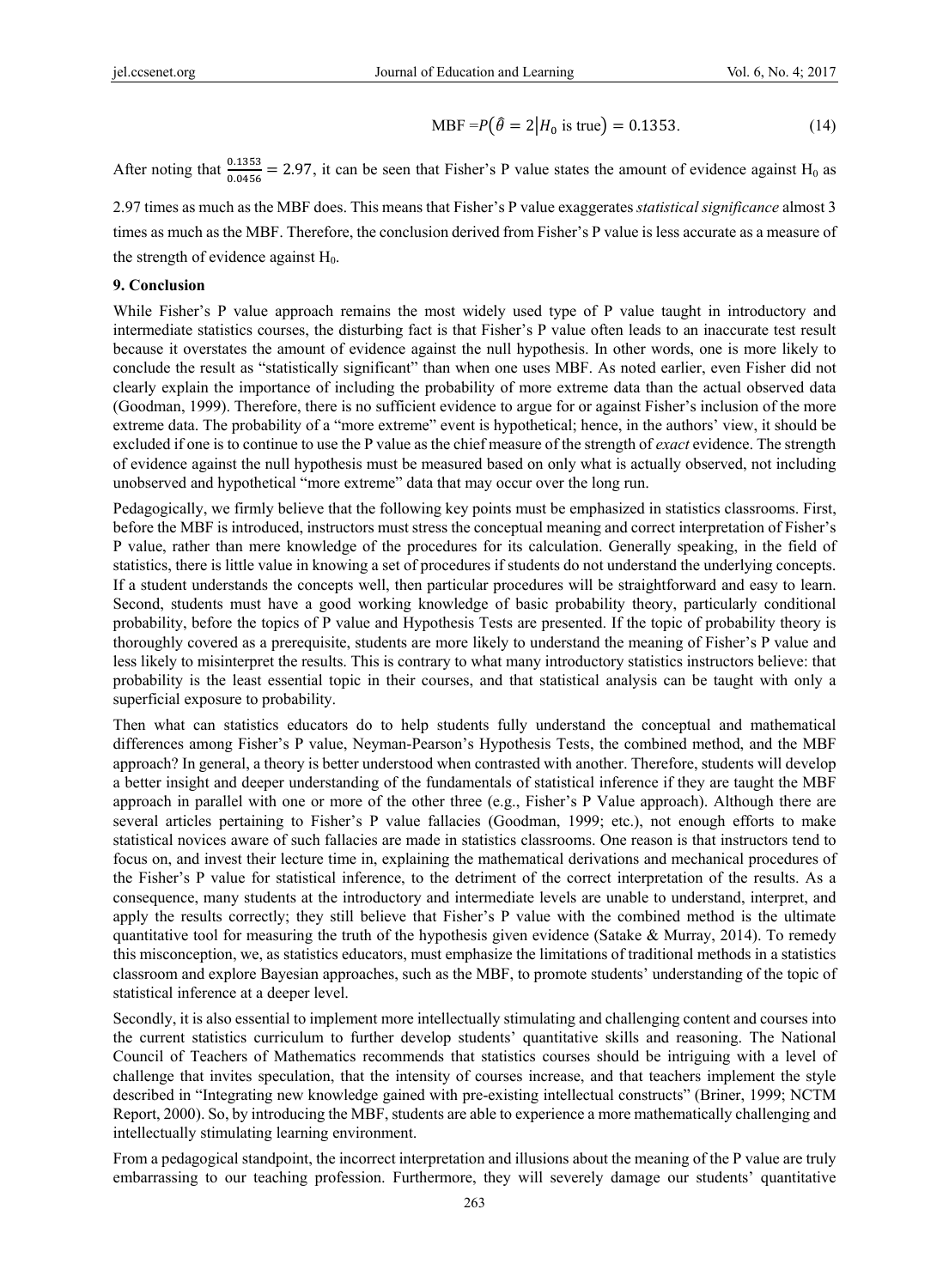reasoning skills and scientific literacy. Gigerenzer et al. (2004) echoed the authors' idea by stating that one quick remedy to eliminate such illusions and misunderstanding about the P value among students, professionals, and statistics instructors is to introduce Bayes' rule. The importance and practical necessity of integrating Bayes' rule within the teaching of conditional probability is becoming increasingly clear (Satake  $\&$  Amato, 2008). For instance, several researchers and educators have advocated the inclusion of Bayesian perspectives into undergraduate and graduate classroom teaching. Greenland (2008) stated, "Thus, even if frequentist results remain the norm for presentation, the inclusion of Bayesian perspectives in teaching and analysis is strongly recommended". Moore (2001) stated, "although the discipline of statistics is healthy, its place in academe is not". In relation to Moore's comment on undergraduate statistics curriculum, Bolstad (2002) suggested "introducing Bayesian methods may be the key to revitalizing our undergraduate programs in statistics". Kline (2004) also recommended that statistics education be reformed. Specifically, he stated that the role of P values and hypothesis tests should be deemphasized so that more time can be spent showing students how to determine whether a result has substantive significance and how to replicate it using Bayesian methods. Yet, in reality, many introductory and intermediate statistics textbooks still do not emphasize methods beyond traditional statistical methods and tests (Capraro & Capraro, 2002).

Educators must realize the importance of teaching the correct interpretations of Fisher's P value and its alternative, the MBF approach, to students. An increased effort to do so will result in students with greater knowledge of statistical inference as well as improved scientific literacy. It is time for us to move forward to a more meaningful, evidence-based statistics.

#### **References**

- Amato, P. P., & Satake, E. (2008). An Alternative Version of Conditional Probabilities and Bayes' Rule: An Application of Probability Logic. *The AMATYC Review*, *29*(2), 41-50.
- Amato, P. P., Gilligan, W., & Satake, E. (1995). Using an N X M Contingency Table to Determine Bayesian Probabilities: An Alternative Strategy. *The AMATYC Review*, *16*, 34-43.
- Anderson, J. L. (1998). Embracing uncertainty: The interface of Bayesian statistics and cognitive psychology. *Conservation Ecology [online]*, *2*(1), 2. https://doi.org/10.5751/ES-00043-020102
- Ashby, D. (2006). Bayesian statistics in medicine: A 25 year review. *Statistics in Medicine*, *25*, 3589-3631. https://doi.org/10.1002/sim.2672
- Berry, D. (1996). *Statistics: A Bayesian Perspective*. Belmont, CA: Wadsworth.
- Bluman, A. (2004). *Elementary Statistics: A step by step approach* (5th ed.). McGrill-Hill.
- Bolstad, W. M. (2002). *Teaching Bayesian Statistics to Undergraduates: Who, What, Where, When, Why and How*. ICOTS6 International Conference on Teaching Statistics, Capetown, South Africa.
- Bown, F., & Chase, W. (1999). *General Statistics* (4th ed.). Wiley.
- Brase, C. H., & Brase, C. (2015). *Understandable Statistics: Concepts and Methods* (11th ed.). Cengage Learning.
- Briner, M. (1999). *Learning Theories*. Denver: University of Colorado. Retrieved February 6, 2003, from http://curriculum.calstatela.edu/faculty/psparks/theorists/501learn.htm
- Capraro, R. M., & Capraro, M. M. (2002). Treatments of effect sizes and statistical significance tests in textbooks. *Educational and Psychological Measurement*, *62*(5), 771-782. https://doi.org/10.1177/001316402236877
- Dar, R., Omer, H., & Serlin, R. C. (1994). Misuse of statistical tests in three decades of Psychotherapy research. *Journal of Consulting and Clinical Psychology*, *6*, 75-82. https://doi.org/10.1037/0022-006X.62.1.75
- De Veaux, R. D., Velleman, P. F., & Bock, D. E. (2008). *Stats Data and Models* (2nd ed.). Boston, MA: Pearson-Addison Wesley.
- Dienes, Z. (2011). Bayesian versus orthodox statistics: Which side are you on? *Journal of the Association for Psychological Science*, *6*, 274-290. https://doi.org/10.1177/1745691611406920
- Fisher, R. A. (1937). Professor Karl Pearson and the Method of Moments. *Annals of Eugenics*, *7*, 303-318. https://doi.org/10.1111/j.1469-1809.1937.tb02149.x
- Gigerenzer, G. (2004). Mindless statistics. *Journal of Soc Economics*, *33*, 587-606. https://doi.org/10.1016/j.socec.2004.09.033
- Gigerenzer, G., & Hoffrage, U. (1995). How to Improve Bayesian Reasoning Without Instruction: Frequency Formats. *Psychological Review*, *102*(4), 684-704. https://doi.org/10.1037/0033-295X.102.4.684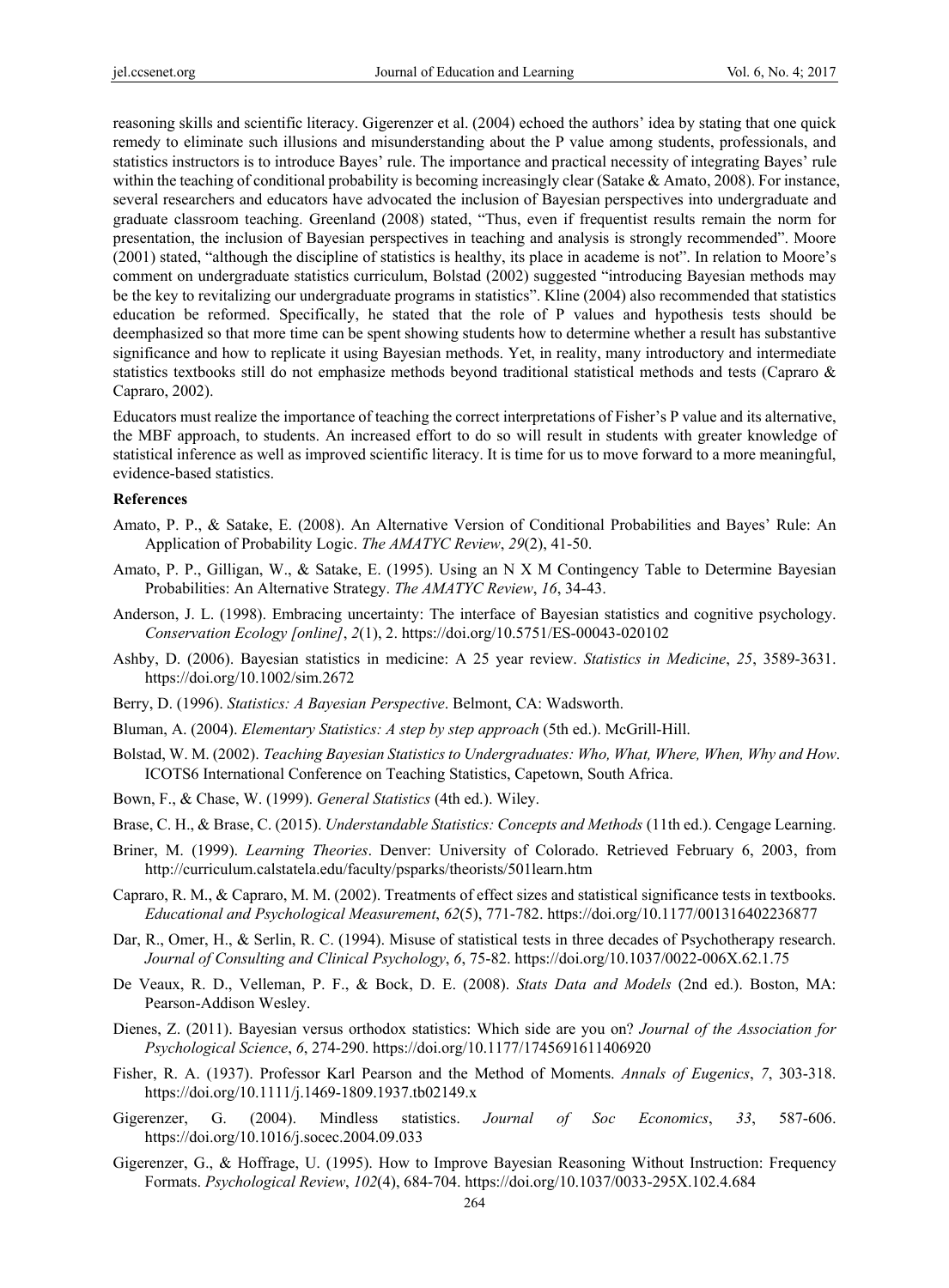- Gigerenzer, G., Oliver V., & Stefan, K. (2004). *The null ritual: What you always wanted to know about significance testing but were afraid to ask*. SAGE. https://doi.org/10.4135/9781412986311.n21
- Goodman S. N. (1988). Royall R. Evidence and scientific research. *Am J Public Health*, *78*, 1568-1574. https://doi.org/10.2105/AJPH.78.12.1568
- Goodman, S. N. (1999a). Toward evidence-based medical statistics. 1: The p value fallacy. *Annals of Internal Medicine*, *30*(12), 995-1004. https://doi.org/10.7326/0003-4819-130-12-199906150-00008
- Goodman, S. N. (1999b). Toward evidence-based medical statistic. 2: The Bayes factor. *Annals of Internal Medicine*, *130*(12), 1005-1021. https://doi.org/10.7326/0003-4819-130-12-199906150-00019
- Goodman, S. N. (2005). Introduction to Bayesian methods I: Measuring the strength of evidence. *Clin Trials*, *2*, 282-290. https://doi.org/10.1191/1740774505cn098oa
- Goodman, S. N. (2008). Dirty dozen: Twelve p value misconceptions. *Elsevier*, *45*, 135-140. https://doi.org/10.1053/j.seminhematol.2008.04.003
- Greenland, S., & Poole, C. (2013). Living with P values: Resurrecting a Baytesian Perspective on Frequentist Statistics. *Epidemiology*, *24*(1), 62-68. https://doi.org/10.1097/EDE.0b013e3182785741
- Katki, H. A. (2008). Invited Commentary: Evidence-based evaluation of P values and Bayes factors. *American Journal of Epidemiology*, *168*(4), 384-388. https://doi.org/10.1093/aje/kwn148
- Kline, R. B. (2004). *Beyond significance testing: Reforming data analysis methods in behavioral research*. Washington, DC: American Psychological Association. https://doi.org/10.1037/10693-000
- Larson, R., & Farber, B. (2006). *Elementary Statistics: Picturing the world* (5th ed.). Pearson.
- Lee, J. J. (2011). Demystify statistical significance—Time to move on from the P value to Bayesian analysis. *Editorials, JNCI*, *103*(1), 2-3. https://doi.org/10.1093/jnci/djq493
- Matthews, R. A. J. (2001). Why should clinicians care about Bayesian methods? *Journal of Statistical Planning and Inference*, *94*(1), 43-58. https://doi.org/10.1016/S0378-3758(00)00232-9
- Maxwell, L. D., & Satake, E. (2010). *Scientific Literacy and Ethical Pratice: Time for a Check-Up*. Annual American Speech-Language-Hearing Association Convention.
- Mittag, K. C., & Thompson, B. (2000). A national survey of AERA members' perceptions of statistical significance tests and other statistical issues. *Educational Researcher*, *29*(4), 14-20. https://doi.org/10.2307/1176454
- Moore, D. S. (2001). Undergraduate programs and the future of academic statistics. *The American Statistician*, *55*, 1-6. https://doi.org/10.1198/000313001300339860
- Murray, A. V., & Satake, E. (2014). Teaching an Application of Bayes' Rule for Legal Decision-Making: Measuring the Strength of Evidence. *Journal of Statistics Education*, *22*(1), n1.
- Nelson, N., Rosenthal, R., & Rosnow, R. L. (1986). Interpretation of significance levels and effect sizes by psychological researchers. *American Psychologist*, *41*, 1299-1301. https://doi.org/10.1037/0003-066X.41.11.1299
- Neyman, J., & Pearson, E. (1933). On the problem of the most efficient tests of statistical hypotheses. *Philosophical Transactions of the Royal Society A Mathematical, Physical and Engineering Sciences*, *231*, 289-337. https://doi.org/10.1098/rsta.1933.0009
- Oaks, M. (1986). *Statistical inference: Commentary for the social and behavioural sciences* (1st ed.). Chichester: Wiley.
- Pollard, P., & Richardson, J. T. E. (1987). On the probability of making type 1 errors. *Psychological Bulletin*, *2013*, 156-163. https://doi.org/10.1037/0033-2909.102.1.159
- Satake, E. (2014). *Evidence-based statistics for clinical professionals: What really prevents us from moving forward*. Keynote presentation at the annual symposium of LSU-School of ALLIED Health, New Orleans, LA.
- Sullivan, M. (2007). *Informed Decisions Using Data* (2nd ed.). Pearson.
- Sullivan, M. (2014). *Fundamentals of Statistics* (4th ed.). Pearson.
- Triola, M. F. (2007). *Elementary Statistics* (10th ed.). Addison-Wesley.